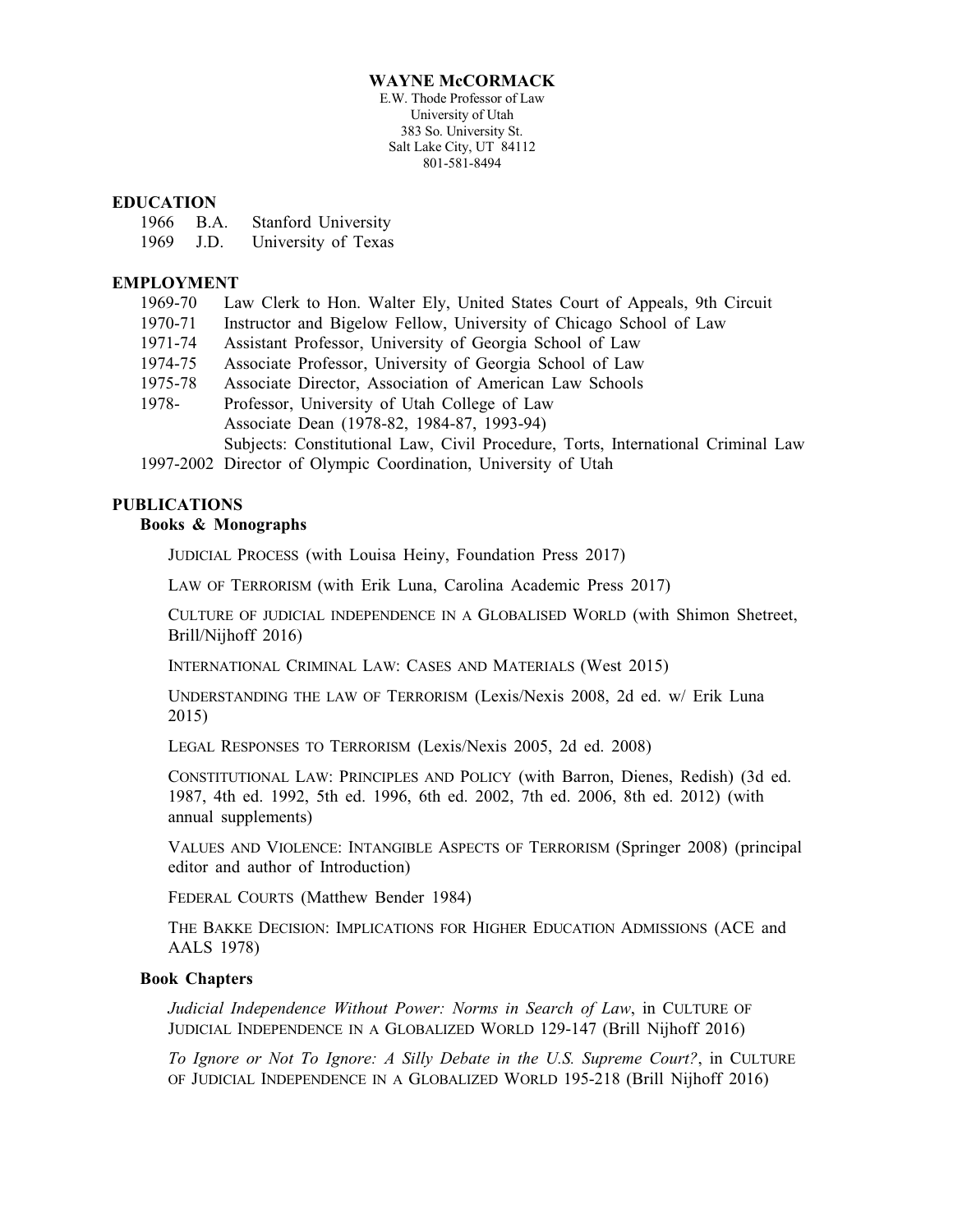*Citizens and Aliens in U.S. Courts*, in CULTURE OF JUDICIAL INDEPENDENCE IN A GLOBALIZED WORLD 319-333 (Brill Nijhoff 2016)

*Judicial Impartiality in International Courts: Of Law and Corruption* in CULTURE OF JUDICIAL INDEPENDENCE: RULE OF LAW AND WORLD PEACE 318-339 (Brill Nijhoff 2014)

*Models of War and Crime in Confronting Organized Violence*, in INTERNATIONAL PROSECUTORIAL DISCRETION (Oxford University Press 2012)

*Judicial Independence and Violence*, in CULTURE OF JUDICIAL INDEPENDENCE: CONCEPTUAL FOUNDATIONS 169-176 (Martinus Nijhoff 2011)

*The Rights of Aliens: Legal Regimes and Historical Perspectives*, with Tony Anghie, in MIGRATION IN THE 21ST CENTURY 23-53 (Routledge 2010)

*Value Choices in the Struggle with Terrorism*, in VALUES AND VIOLENCE: INTANGIBLE ASPECTS OF TERRORISM 257-277 (Springer 2008)

## **Articles**

*International Crime and Punishment: The Gap Through Which To Drive a Mafia*, 31 ARIZ. J. INT'L & COMP. L. 623-701 (2014).

*U.S. Judicial Independence: Victim in the "War on Terror,"* 71 WASH & LEE L. REV. 305-402 (2014).

*Judicial Independence in Times of Crisis: Introduction*, 2011 UTAH L. REV. 1-8 (2011)

*Targeted Killing at a Distance: Robotics and Self-Defense*, MCGEORGE GLOBE LAW JOURNAL (2011)

*Detention of Mega-Terrorists – It's About Crime*, 29 CRIMINAL JUSTICE ETHICS 82 (2011)

*War on the Rule of Law*, published as "Answers to Ten Questions for the National Security Law Forum," 36 WM. MITCHELL L. REV. 5095-5115 (2010)

*Defining Terrorism: Perfection as Enemy of the Possible*, International Assessment and Strategy Center, *http://www.strategycenter.net/research/pubID.141/pub\_detail.asp* (Jan. 17, 2007) (with Jeff Breinholt)

*Inchoate Terrorism: Liberalism Meets Fundamentalism*, 37 GEO. J. INT'L L. 1 (2005)

*Emergency Powers and Terrorism,* 185 MILITARY L. REV. 69 (2005)

*Lochner, Liberty, Property and Human Rights*, 1 N.Y.U.J. LAW & LIBERTY 432 (2005)

*Military Detentions and the Judiciary: al-Qaida, the KKK, and Supra-State Law*, 5 SAN DIEGO J. INT'L LAW 7 (2004)

*Patriot, Privacy and Politics*, HOUSTON LAWYER (Jan/Feb 2004)

*Property and Liberty -- Institutional Competence and the Functions of Rights*, 51 WASH. & LEE L. REV. 1 (1994)

*The Political Question Doctrine – Jurisprudentially, 70 U. DET. L. REV. 793 (1993)* 

*Economic Substantive Due Process and the Right of Livelihood*, 82 KY. L.J. 397 (1993)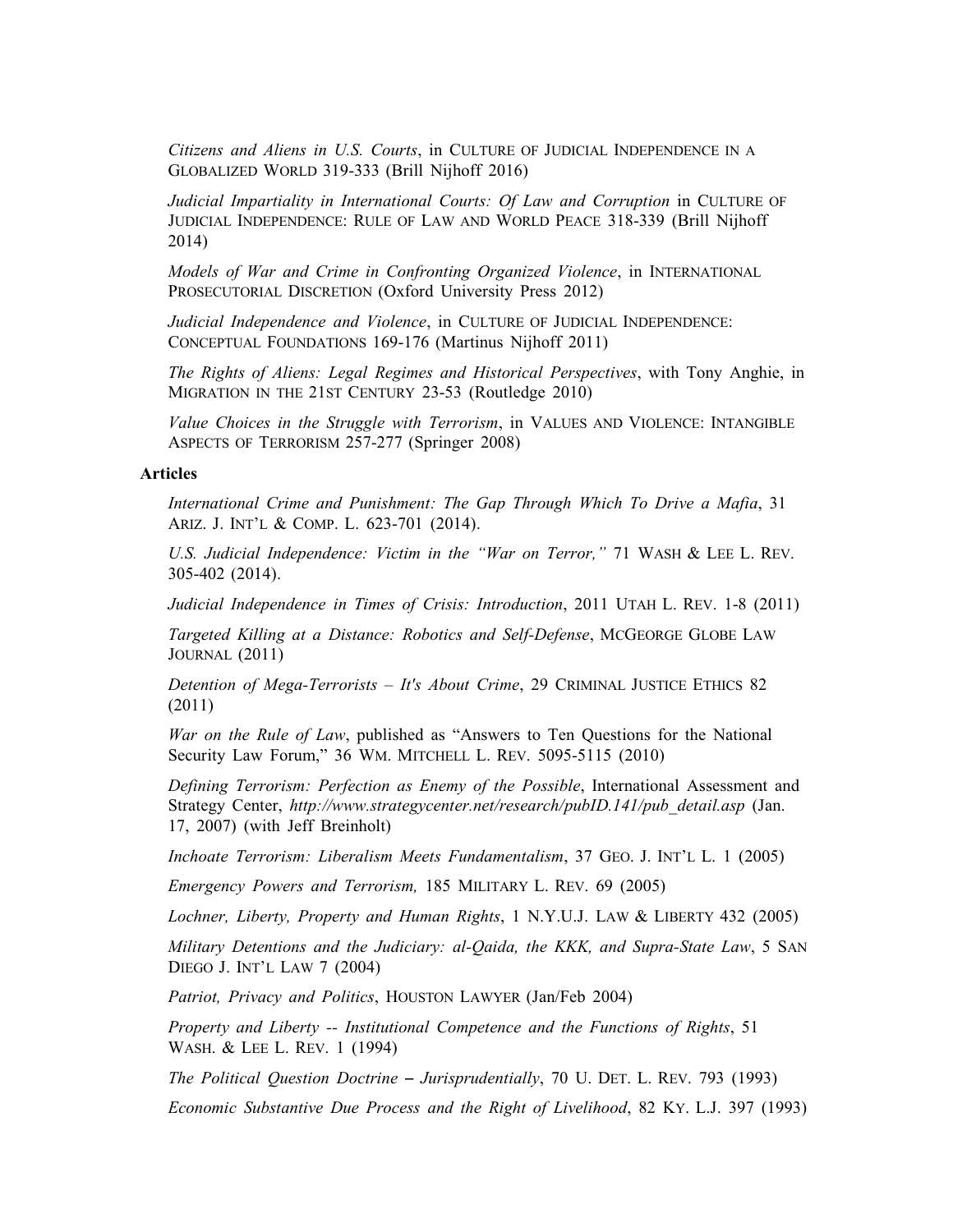*Subsidies for Expression and the Future of Free Exercise*, 1993 B.Y.U.L. REV. 327

*The Justiciability Myth*, 14 HAST. CON. L.Q. 201 (1987)

*Land Use Planning and Management of State School Lands*, 1983 UTAH L. REV. 525

*Regulatory Problems in the Modern University Setting*, 1980 UTAH L. REV. 461

*Race and Politics in the Supreme Court: Bakke to Basics*, 1979 UTAH L. REV. 491

*Immunities of State Officials Under Section 1983*, 8 RUT.-CAM. L. REV. 63 (1976) (with Kirkpatrick)

*Expansion of Federal Question Jurisdiction and the Prisoner Complaint Caseload*, 1975 WIS. L. REV. 523

*Developments in the Availability of Federal Remedies Against State Activities*, 16 WM. & MARY L. REV. 1 (1974)

*The Purpose of Due Process: Fair Hearing or Vehicle for Judicial Review?*, 52 TEXAS L. REV. 1257 (1974)

*Federalism and Section 1983: Limitations Upon Judicial Enforcement of Constitutional Protections*

Part I, 60 VA. L. REV. 1 (1974) Part II, 60 VA. L. REV. 250 (1974)

*Intergovernmental Immunities and the Eleventh Amendment*, 51 N. CAR. L. REV. 485 (1973)

*Federal Court Intervention in Military Courts -- Interrelationship of Defenses and Comity*, 6 GA. L. REV. 532 (1972)

*Justiciability of Legal Objections to the American Military Effort in Vietnam*, 46 TEXAS L. REV. 1033 (1968) (with Schwartz)

## **Op-Eds & Blogs**

GlobalJusticeBlog http://today.law.utah.edu/blogs/globaljustice [examples: *Is There an Alternative to "Peacekeeping" Failures?; Human Dignity and Global Federalism; Repairing the U.S. Ship of State Matters to the World; NSA in Utah: Is Privacy an Illusion Worth Pursuing?*]

*'Armed conflict' and war (re targeted killings)*, http://www.sltrib.com/sltrib/opinion/55817445-82/armed-conflict-war-law.html.csp  $(2/16/13)$ 

*Judicial Review of Targeted Killing: A Bad Idea by a Good Person*, http://jurist.org/forum/2013/03/wayne-mccormack-targeted-killing.php (3/21/13)

*Presidents, constitutions, and economic systems,* http://archive.sltrib.com/article.php?id=20351349&itype=storyID (3/31/12)

*Prosecuting Terrorism Without the Language of War*, G8/G20 Summit 82 (2010).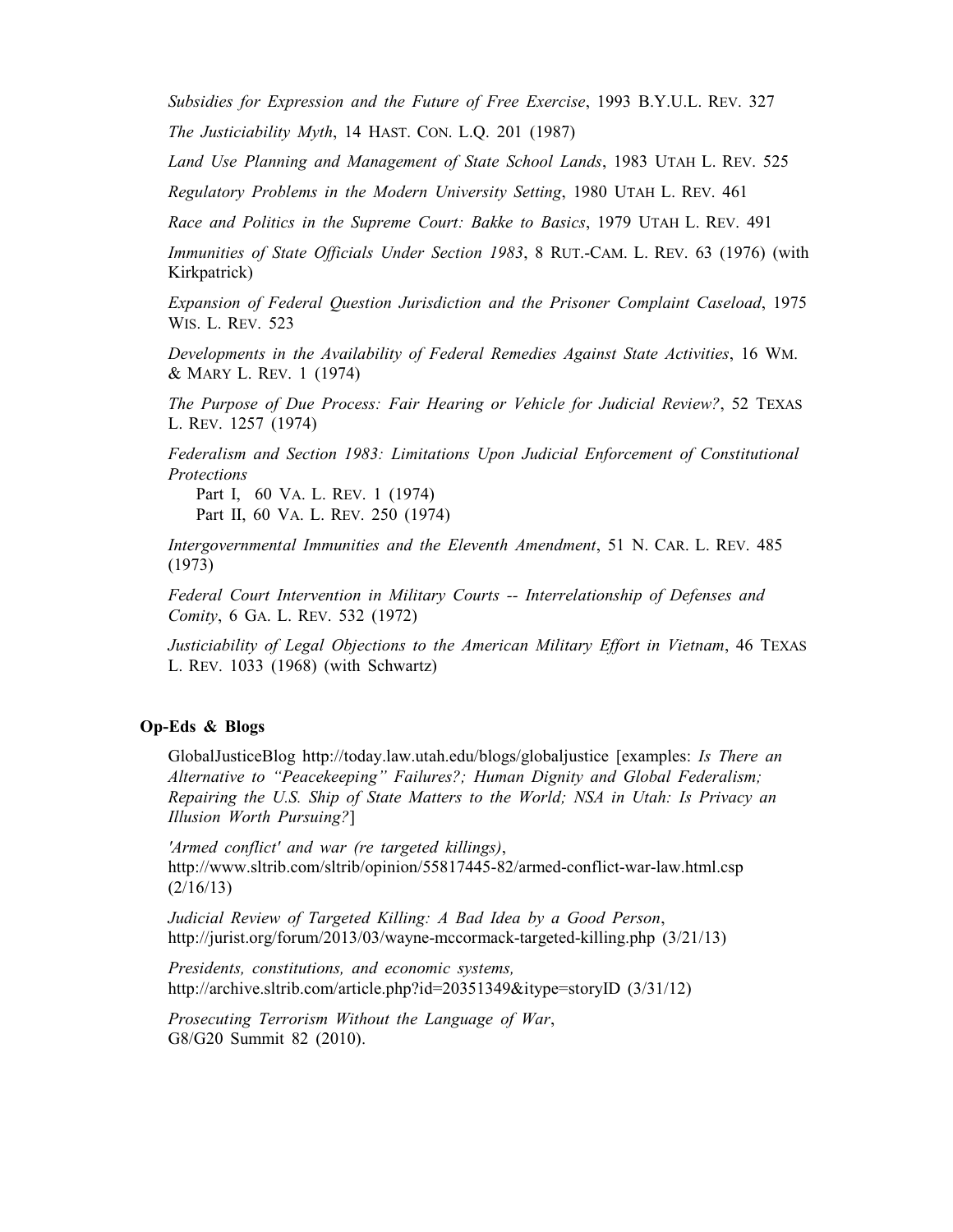#### **SERVICE ACTIVITIES**

American Bar Association Accreditation Committee (1981-92) Chair (1990-92) Association of American Law Schools Government Relations Committee (1979-82) Library Committee (1984-87) Ad Hoc Committee on Long-Range Planning (1985-86) Joint Committee on AALS-LSAC Relations (1978-80) Law School Admission Council Board of Trustees (1981-85, 1989-90) Legal Affairs Committee (1978-84) Chair (1982-84) Test Development & Research Committee (1984-86) Chair (1985-86) Internal Affairs Committee (1986-88) Ad Hoc Committee on Financial Aid (1978-80) Ad Hoc Committee on Organization & Structure (1979-81) Chair (1980-81) University of Utah Graduate Council (1981-87) University Senate (1982-83; 1987-92) Executive Committee (1990-91) Publications Council (1983-86) Chair (1984-85) Equal Opportunity Council (1983-87) Chair, Ad Hoc Committee on Structure of Colleges of Engineering and Mines Academic Freedom & Tenure Committee (1989-92, 2003-06) Budget & Planning Committee (1994-96) Olympic Oversight Committee (1995-97) Chair, Campus Health & Safety Committee (2002-04) Athletic Advisory Council (2004-07) Information Technology Council (2003-06, Chair 2004-06) RPT Standards Review (2005-06) Consolidated Hearing Committee (2006-15) Disaster Resistant University Planning (Chair, 2006–08) President's Media Task Force (2006-08) IPIA Terrorism Study Group (2005–08) Advisory Committee on Internationalization (2006) President's Task Force on Campus Security (Chair, 2007) Emergency Policy Group (Chair 2008) & Emergency Advisory Council (Chair 2008) Utah Governor's Commissions Commission on Law & Citizenship Education (1983-85)

State Land Law Review Commission (1984-85)